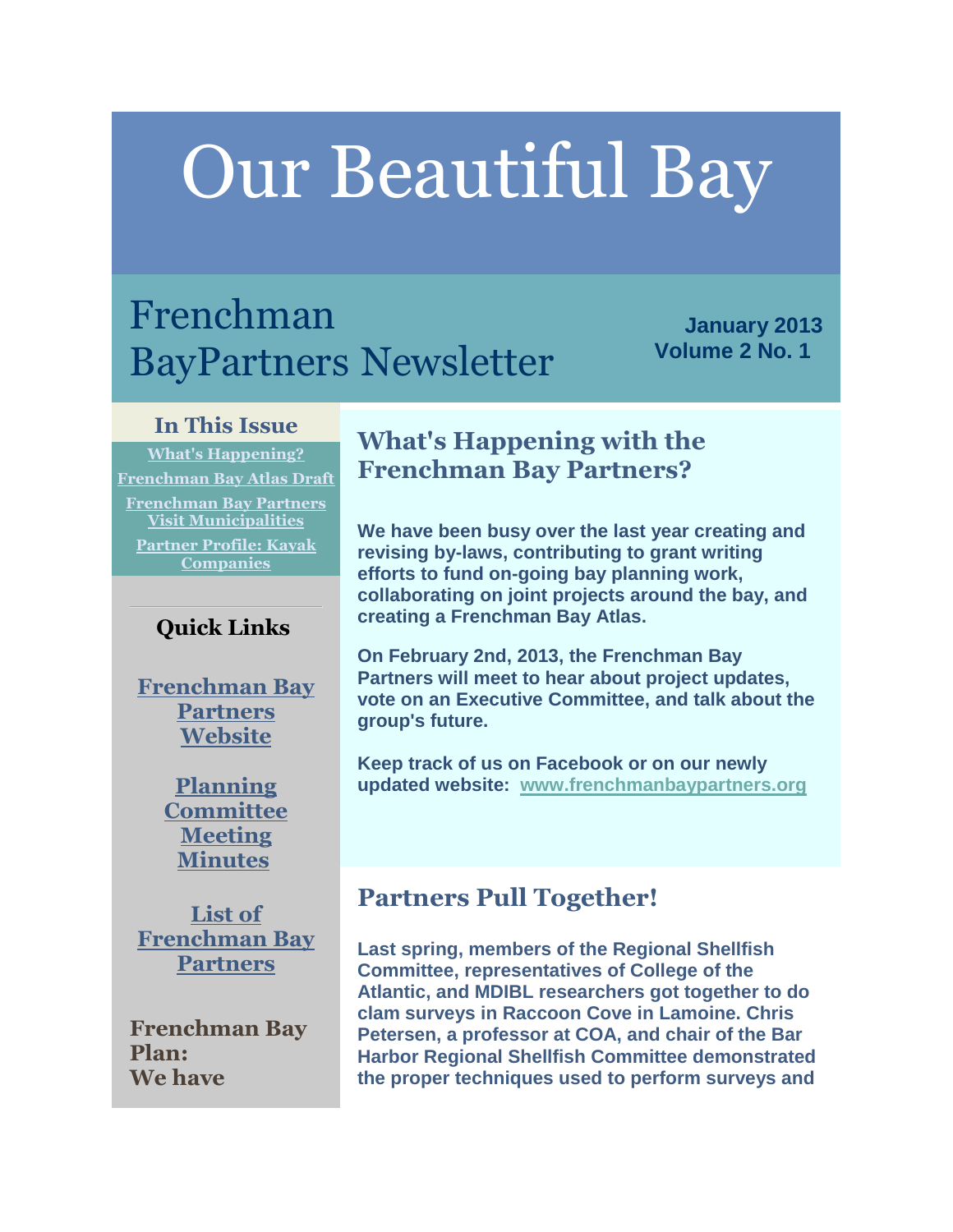**prioritized four conservation targets for Frenchman Bay.**



**Mudflats**



**Diadromous Fishes**

**done in only a few hours and members of the Regional Shellfish Committee gained conservation hours for their efforts. From this survey the RSC has learned that current clam populations are fairly good but there is some concern with regard to clam recruitment and whether there is enough recruitment to sustain the clam resource in future years. More surveys are planned and volunteers are** 

**then small groups spread across the flats to collect data. With the help of many hands, the surveys were** 

**encouraged to come out and join the fun!**

# **Frenchman Bay Atlas Draft 1 is ready for Comment! See the full atlas:**

[http://www.coa.edu/frenchmanbayatlas.htm](http://r20.rs6.net/tn.jsp?e=0014EdI6xZHXsVpnZUF4gKUmrFPdt1BVOz92CWdrKSShfa0dc6GvK8nfxOwXkZtV0JP2pqdxwZgAGIDD9ZNl_TEPLmT7fsy1r5e1v16ru1k3LMQsvBLROUnxGX7kq3xWacG0eOEy3mJjlY=)



**Eelgrass**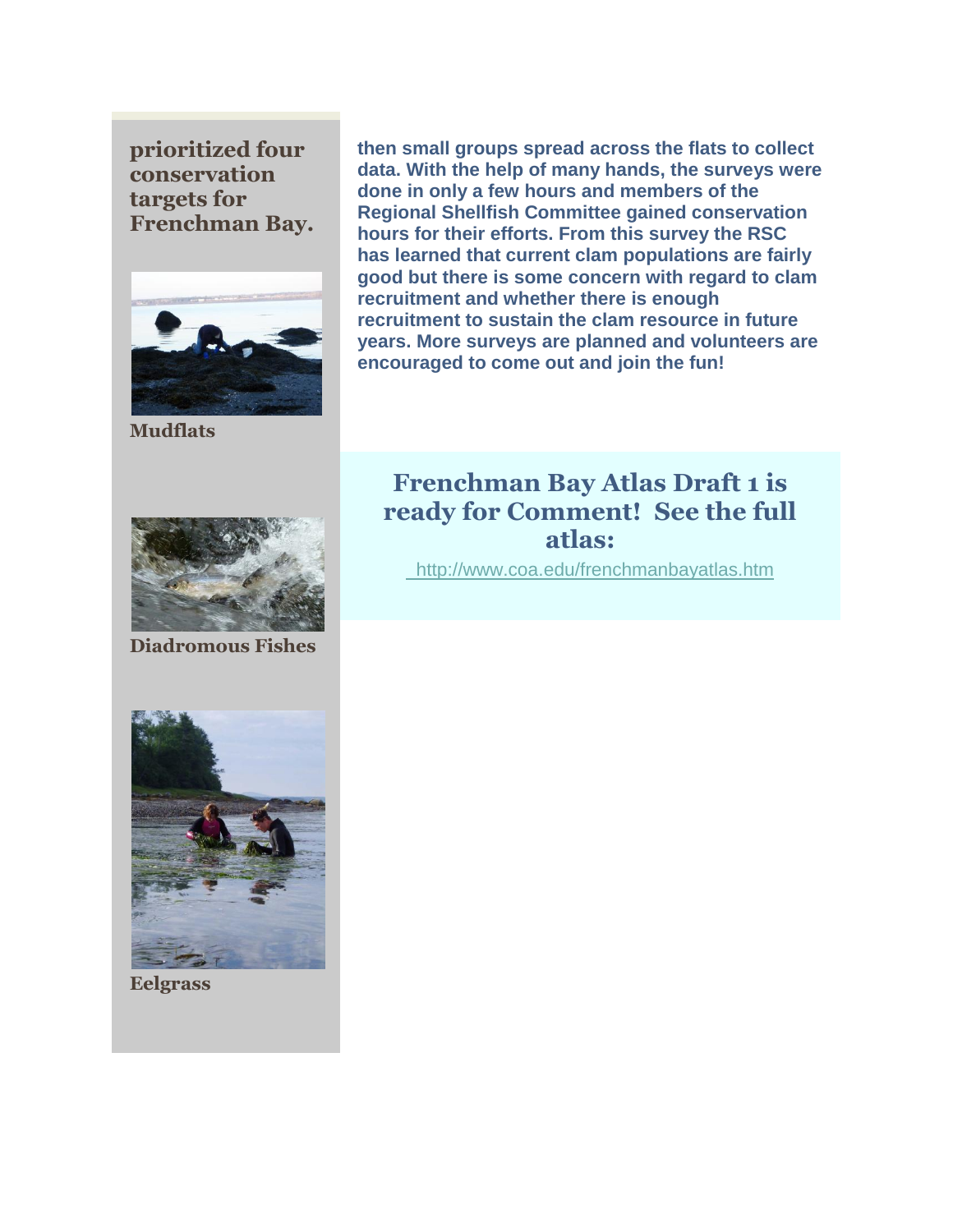

**Benthic Habitat**

#### **Frenchman Bay Steering Committee**

**John Bennett Trenton Harbormaster**

**Antonio Blasi Hancock Point Kayak Tours, Hancock Planning Board member, Hancock County Commissioner**

**Jane Disney and George Kidder Staff Scientists, MDI Biological Laboratory**

**Anne Krieg Planning Consultant**

**Carol Korty and Bob Pulver Lamoine Conservation Commission**

**Bob DeForrest, Terry Towne, and Billy Helprin Maine Coast Heritage Trust**

**Chris Petersen College of the Atlantic**

**John Kelly and Abe Miller-Rushing Acadia National Park**

**Tom Martin and Jim Fisher Hancock County Planning Commission**



# **The Frenchman Bay Partners Visit Municipalities**

**"We are individuals and individual representatives of organizations, institutions, and municipalities. We are business owners, aquaculturists, fishermen, scientists, teachers, municipal committee members, and shorefront property owners. We are all working to ensure a healthy future for Frenchman Bay. We are the Frenchman Bay Partners!"Jane exclaimed with gusto as she presented to the Sorrento, Maine selectboard on behalf of all Frenchman Bay Partners.**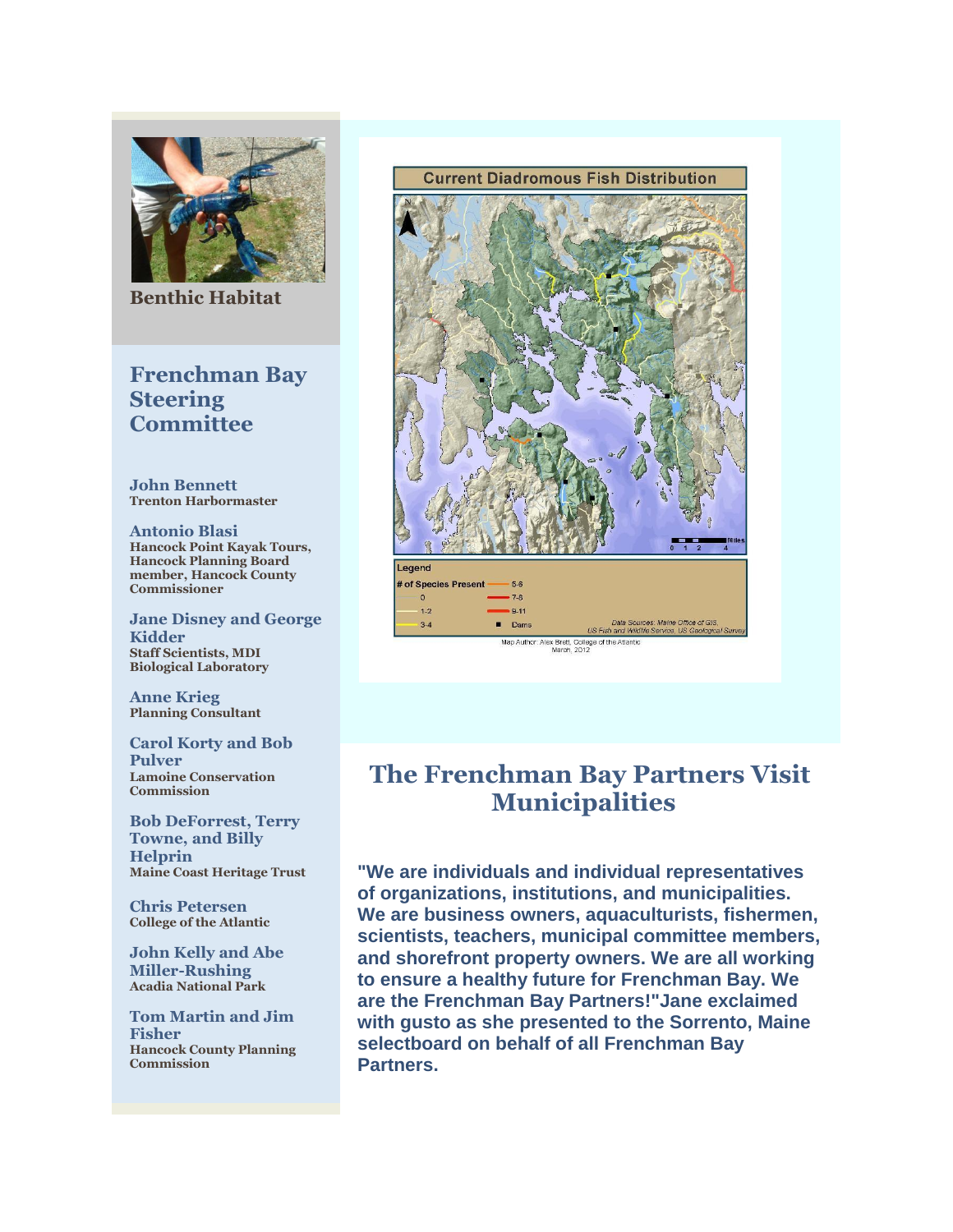#### **Fiona de Koning Acadia Aqua Farms**

**Wendy Norden University of Maine at Machias**

**Barbara Arter Friends of Blue Hill Bay**

**Joe Porada Downeast Acadia Sea Farms**

**Natalie Springuel Maine Sea Grant**

> Join Our Mailing List! Like us on Facebook

#### **Quick Links**

**[Acadia 1](http://r20.rs6.net/tn.jsp?e=0014EdI6xZHXsVw2DLzdMEt0ZoOQPEpMtz5FMydAF9qsDFYTYKawyLnjJL5fQwRiQhgdD2MZf5F5b3F8rXN5QvzynFR1Nk3icB49GUHPnBRsLw=)  [Watersports](http://r20.rs6.net/tn.jsp?e=0014EdI6xZHXsVw2DLzdMEt0ZoOQPEpMtz5FMydAF9qsDFYTYKawyLnjJL5fQwRiQhgdD2MZf5F5b3F8rXN5QvzynFR1Nk3icB49GUHPnBRsLw=)**

**[Aquaterra](http://r20.rs6.net/tn.jsp?e=0014EdI6xZHXsUueJ27gnh5kaSlqlZLOXxWKzU9v_EyEV36T04DcmB06KrG1-Oq9DJEJqI7IRf7-vS7YXHiialYKgjuORrj8yBSsc6AAsisPzLf17zuZYvgmCGXgsBEUL7_)  [Adventures](http://r20.rs6.net/tn.jsp?e=0014EdI6xZHXsUueJ27gnh5kaSlqlZLOXxWKzU9v_EyEV36T04DcmB06KrG1-Oq9DJEJqI7IRf7-vS7YXHiialYKgjuORrj8yBSsc6AAsisPzLf17zuZYvgmCGXgsBEUL7_)**

**[Hancock Point](http://r20.rs6.net/tn.jsp?e=0014EdI6xZHXsXrl0A8loKKozxyxDFgmQ7XObJ81brMESTLNeL8bWfW9t0umuLRgMnPdHgsM0QIVu_St283l006_ZGPqdfgB2TECrBz3j6Lu4m-wY8VQVPtTZoLj5MVcM2b)  [Kayak Tours](http://r20.rs6.net/tn.jsp?e=0014EdI6xZHXsXrl0A8loKKozxyxDFgmQ7XObJ81brMESTLNeL8bWfW9t0umuLRgMnPdHgsM0QIVu_St283l006_ZGPqdfgB2TECrBz3j6Lu4m-wY8VQVPtTZoLj5MVcM2b)**

**[Coastal](http://r20.rs6.net/tn.jsp?e=0014EdI6xZHXsV07SBY_XHi6pyiqCC4z-TRWAljb4J4TK8Dk_hM_HpR9UIYC730nx3cRO2pQo4zjRceGli27UC5o_c1tjKKry7IU8XdVQdZNqmSLipWDJDzMw==)  [Kayaking Tours](http://r20.rs6.net/tn.jsp?e=0014EdI6xZHXsV07SBY_XHi6pyiqCC4z-TRWAljb4J4TK8Dk_hM_HpR9UIYC730nx3cRO2pQo4zjRceGli27UC5o_c1tjKKry7IU8XdVQdZNqmSLipWDJDzMw==)**

**Sorrento was the fifth town we visited in an effort to garner municipal support and participation in our group. Presentations have now been made in Lamoine, Sullivan, Trenton, Gouldsboro, Hancock, and Bar Harbor. Each town voted unanimously to join the Partners and has since appointed a liaison to the Frenchman Bay Partners group. What great support!**

**We want to ensure that the needs and interests of all of the surrounding towns are included as we move forward with planning for the future of Frenchman Bay. We will make a short presentation to the Ellsworth City Council on February 11th, 2013. We hope to visit Franklin and Winter Harbor in the near future, too.**

**Interested towns can designate a liaison and sign on as partners: [http://www.frenchmanbaypartners.org/partners/sig](http://r20.rs6.net/tn.jsp?e=0014EdI6xZHXsXy_UMbxuiVkxOVXLiZWxPnkY6QJ9k-goorA3mGiolVMgEkToqQFqaC_rEodKxES1Mw-6HhoG4msQVL9xxFLZiCzzEMib7X61jr0r2sZ-1s4VBlFAv9WVxvSRAsXoqhUlC-ZoGCAd1LeJUq4tz-pkjaQeEPQhPUknk=) [n-up-as-partner/](http://r20.rs6.net/tn.jsp?e=0014EdI6xZHXsXy_UMbxuiVkxOVXLiZWxPnkY6QJ9k-goorA3mGiolVMgEkToqQFqaC_rEodKxES1Mw-6HhoG4msQVL9xxFLZiCzzEMib7X61jr0r2sZ-1s4VBlFAv9WVxvSRAsXoqhUlC-ZoGCAd1LeJUq4tz-pkjaQeEPQhPUknk=)**

### **Partner Profiles: Kayaking Companies on Frenchman Bay**

**Among the first business partners to sign up on the Frenchman Bay Partners website were: Acadia 1 Watersports , Aquaterra Adventures, and Hancock Point Kayak Tours and Coastal Kayaking.**

**Acadia 1 Watersports is a kayaking outfit located in Lamoine, Maine and has been a Master Maine Guide Service since 1985. The company is located one mile from Lamoine Beach which is centrally located for dozens of paddling adventures. Owner Shaun Donovan is interested in working with other partners on a "Saltwater Discovery Trail" to highlight important features of the bay that both reflect the**